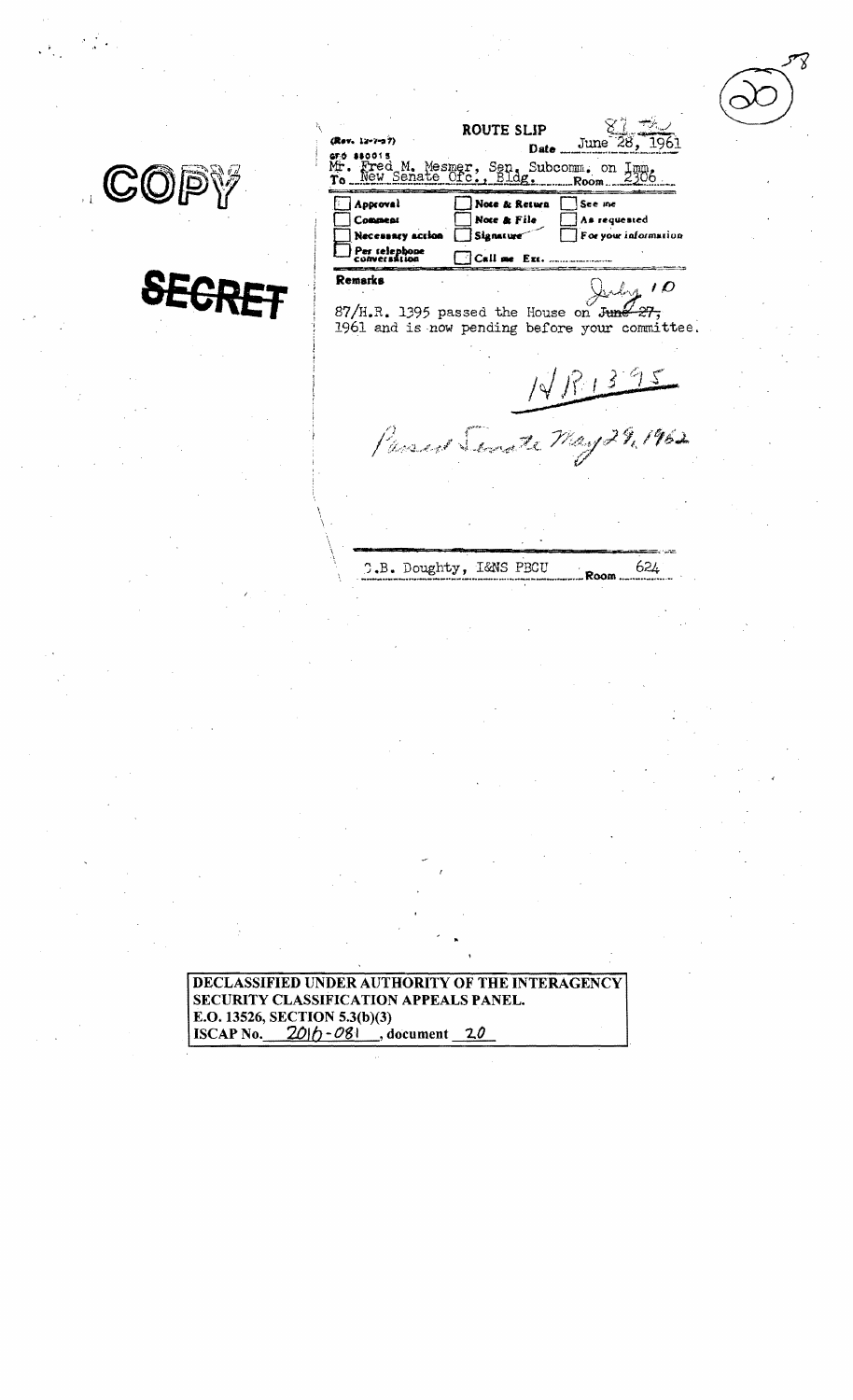Industrial on an finatural zation.

 $\mathbf{v}_\alpha$ 

# $\sqrt{2}$

### **COVER SHEET**

Necover sheet shall be placed on all SECRET MATERIAL  $\Box$ ES  $\overline{or}$ immediately after preparation.

# **COVER SHEET**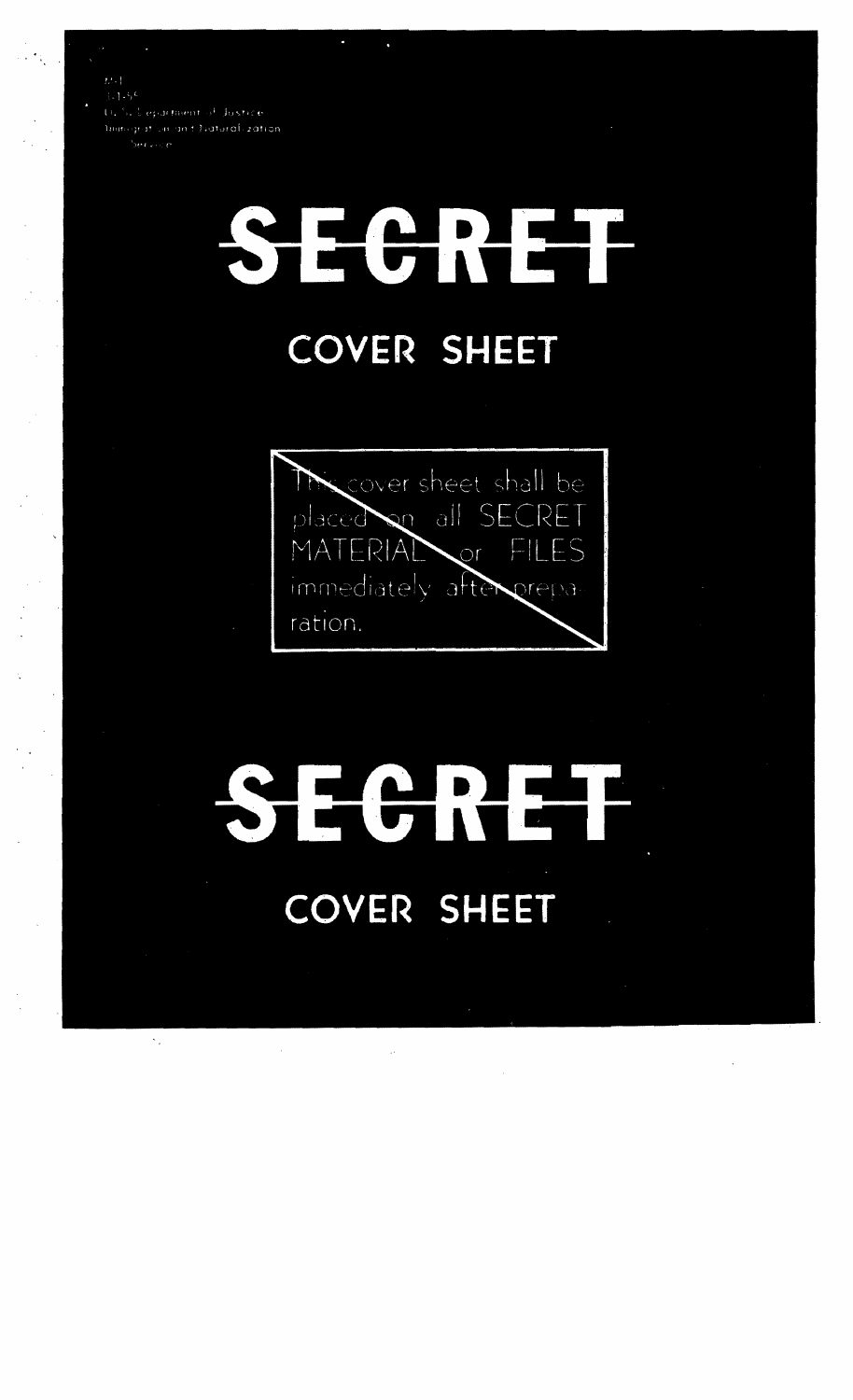### **MAR ROLL** MUSICARI OP OLISERTIND DEUT IMCHRITZE AN INFRIDERINGE CHWICE FILES RE STORITY CRUSON, RONDWESTER OF N. R. 1397

## The Committee is ruffered to the Durant of Security<br>and Comoular Affairs, Depurteering of State, for Anferso-<br>the conserning the beneficiary and his vife, Plora Lewis.

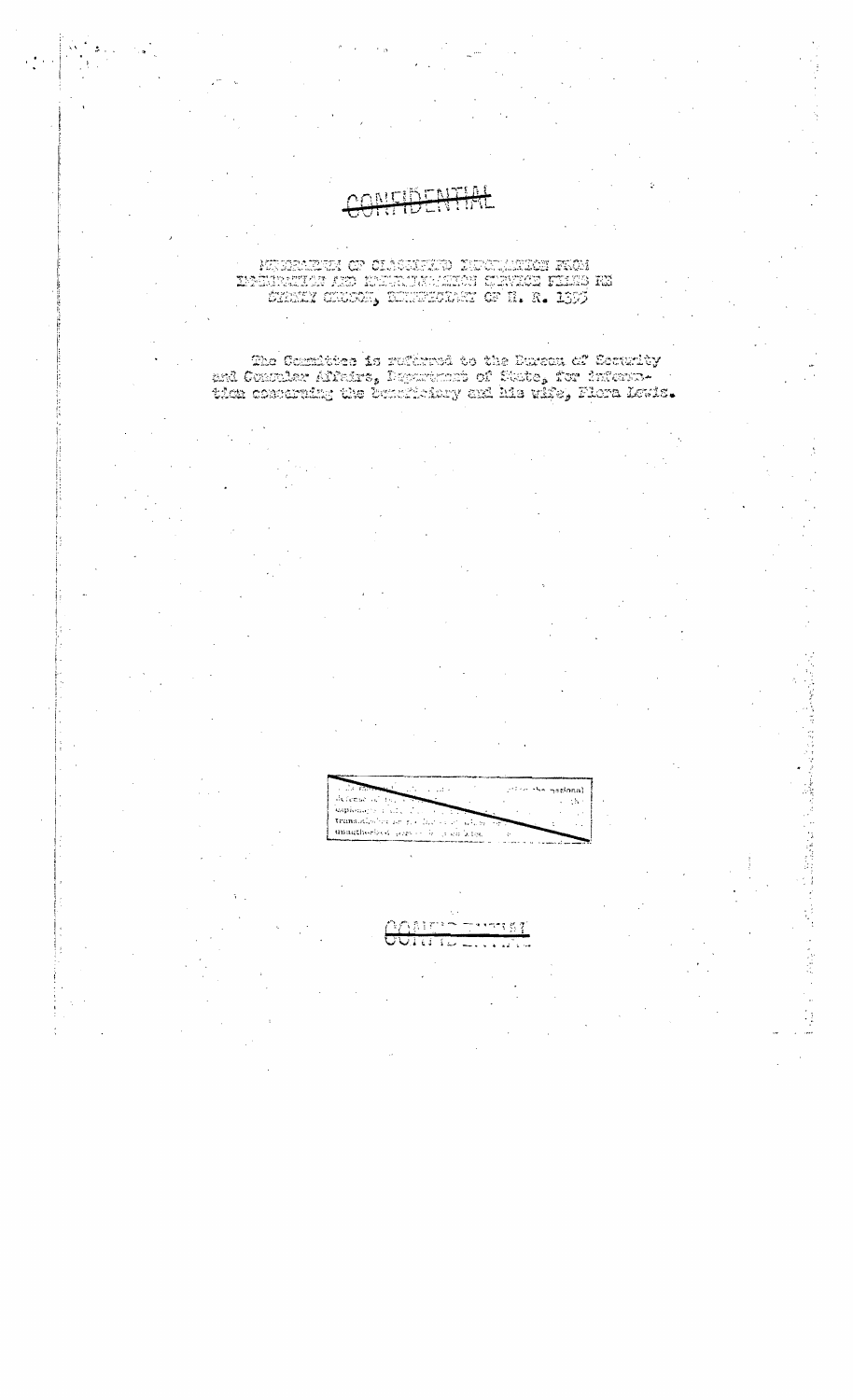

MEMCRANDIM OF CLASSIFIED INFORMATION PROM INDIGRANDION AND MYTURALIZATION SERVICE FILZS RE EYDERY CRUEON, BERZTICIARY OF H. R. 1395

This Service is in receipt of information from another government agency to the effect that:

At a press luncheon held on December 1, 1943 in Mashington, D. C. under the auspices of the Institute of Pacific Relations, the wife of the beneficiary was one of many newspaper correspondents expected to attend; and that according to a report issued in July 1992 by the Senate Subcommittee on Internal Cecurity, the IFR had been considered by the American Commanist Party and by Cordit officials as an instrument of Communicipolicy, propagands, and military intelligence which dissuminated and sought to popularize false information, including information originating from Soviet and Communist sources. Further, that the small core of officials responsible for directing the activities and policies of the ITR were either Communists or pro-Communists;

At a cocktail party given by Sydney Gruson and his wife abourd the SS "Batory", upon its departure from the United States in August 1947, there was among the guests the former President of the Polonia Society of the International Workers Order, who was also active in Communist circles in the United States. The IWO had been cited by the Attorney General of the United States pursuant to Executive Order 10450;

Information received in May 1952 indicated that in November 1947, Sydney Gruson, then residing in Worsew, was anti-Comunist; but that in June 1948 he was reported as probably a Marxist but not a Commenist; that he enjoyed good relations with the Folish authorities, whereas his wife, Flora, described as a sincere boliever in Marx, had experienced the opposite relations, the Polish authorities having recoived her dispatches coldly. The vife had shown unscrupalous professional conduct on several occasions and could not be wholly trusted;

 $3.3(b)$  $(1$ 

section

0.13526,

تعآ

In Kovember 1950 that the names of the bereficiary and his wife appeared on a list of names and addresses in the possession of a gerson who was the subject of an espionage investigation, the significance of this information being unknown;

Information received in February 1952 indicated that Sydney Gruson retained pro-Communist sympathies according to a personal acquaintance; and that Gruson had stated at that time at a dinner party in Mexico City that the United States was the aggressor in Korea;

| P. 1 of 2 pages | This manual contains manual and competite included I<br>defense of the Ultra<br>1955 alaliar of <b>Sko \$</b> -1<br>cspionage laws. The case |
|-----------------|----------------------------------------------------------------------------------------------------------------------------------------------|
| ጠግጣሞቸ           | <b>Contained Total the 1</b><br>transmission or recent<br><i><u><b>ALLITTEE</b></u></i> to an<br>unauthorized personal control of any        |